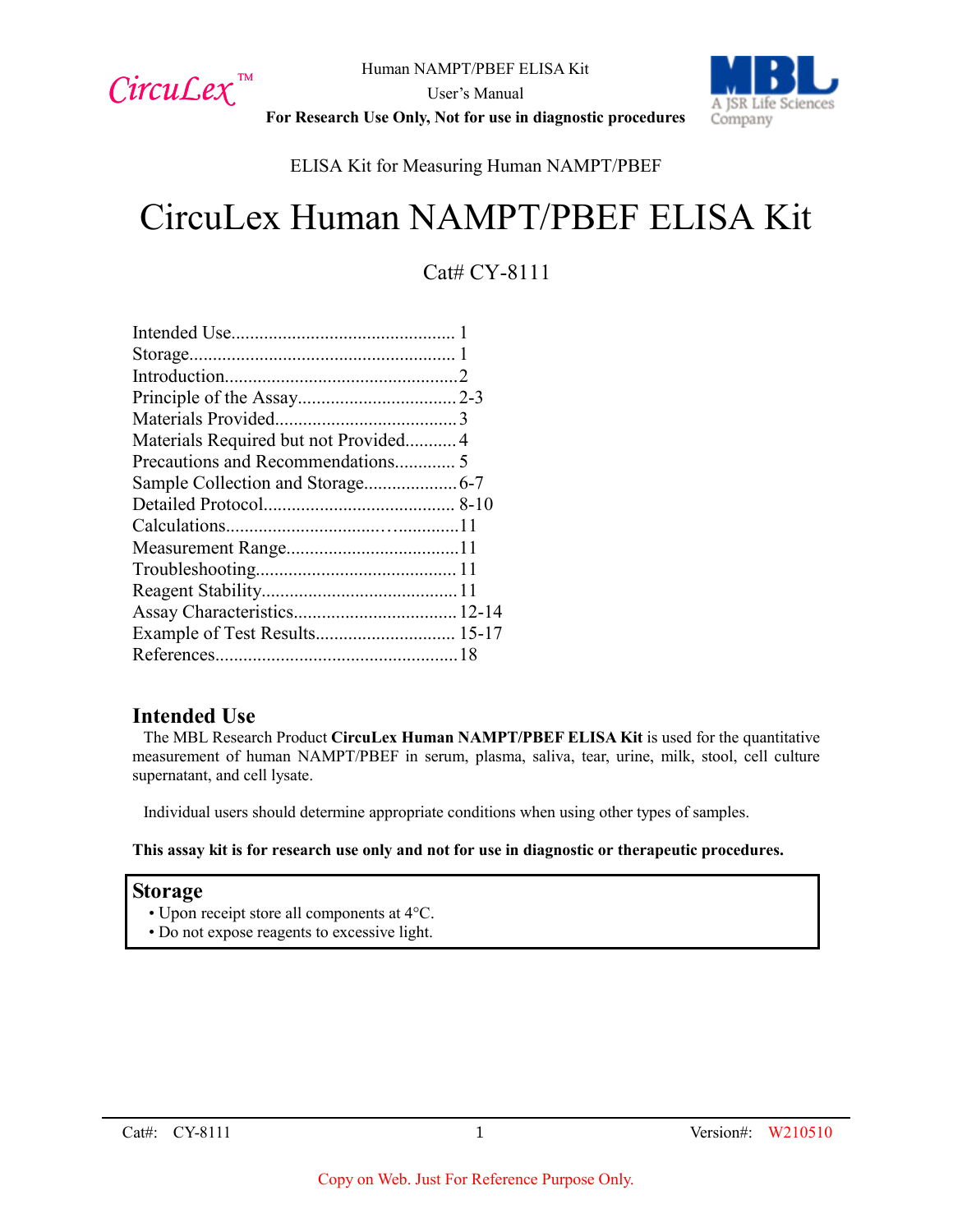

User's Manual



#### **For Research Use Only, Not for use in diagnostic procedures**

# **Introduction**

Nicotinamide phosphoribosyltransferase (Nampt) catalyzes the rate-limiting step in the salvage pathway for nicotinamide adenine dinucleotide (NAD+) biosynthesis (1). Interestingly, Nampt exists not only as an intracellular form (iNampt) but also as an extracellular form (eNampt) in an enzymatically active dimer (2), and eNampt, previously named pre-B cell colony-enhancing factor (PBEF) or visfatin, is produced and secreted by adipocytes, mononuclear cells, hepatocytes, and cardiomyocytes (2-4). This novel cytokine-like 52-kDa protein was shown to be secreted also from peripheral blood lymphocytes and is strongly induced by pokeweed mitogen and cycloheximide, and enhanced the effect of IL-7 and stem cell factor on pre-B cell colony formation (5). Although, its pathophysiological role remains largely unknown, eNampt has been reported to correlate with a number of pathological states, including acute lung injury in sepsis patients (6), rheumatoid arthritis (7), ulcerative colitis (8), and type II diabetes (9). A recent study shows that SIRT1 deacetylate iNampt in adipocytes and enhance its activity and its secretion from adipocytes to blood. The secreted eNampt affect NAD+ biosynthesis, SIRT1 activity, and neural activity in hypothalamus (10). These findings suggest that Nampt could play a critical role in energy metabolism and homeostasis not only in a cell but also at a systemic level.

# **Principle of the Assay**

The MBL Research Product **CircuLex Human NAMPT/PBEF ELISA Kit** employs the quantitative sandwich enzyme immunoassay technique. An antibody specific for human NAMPT/PBEF has been pre-coated onto a microplate. Standards and samples are pipetted into the wells and the immobilized antibody binds any human NAMPT/PBEF present. After washing away any unbound substances, an HRP conjugated antibody specific for human NAMPT/PBEF is added to the wells. Following a wash to remove any unbound antibody HRP conjugate, the remaining conjugate is allowed to react with the substrate  $H_2O_2$ -tetramethylbenzidine. The reaction is stopped by addition of acidic solution and absorbance of the resulting yellow product is measured at 450 nm. The absorbance is proportional to the concentration of human NAMPT/PBEF. A standard curve is constructed by plotting absorbance values versus human NAMPT/PBEF concentrations of calibrators, and concentrations of unknown samples are determined using this standard curve.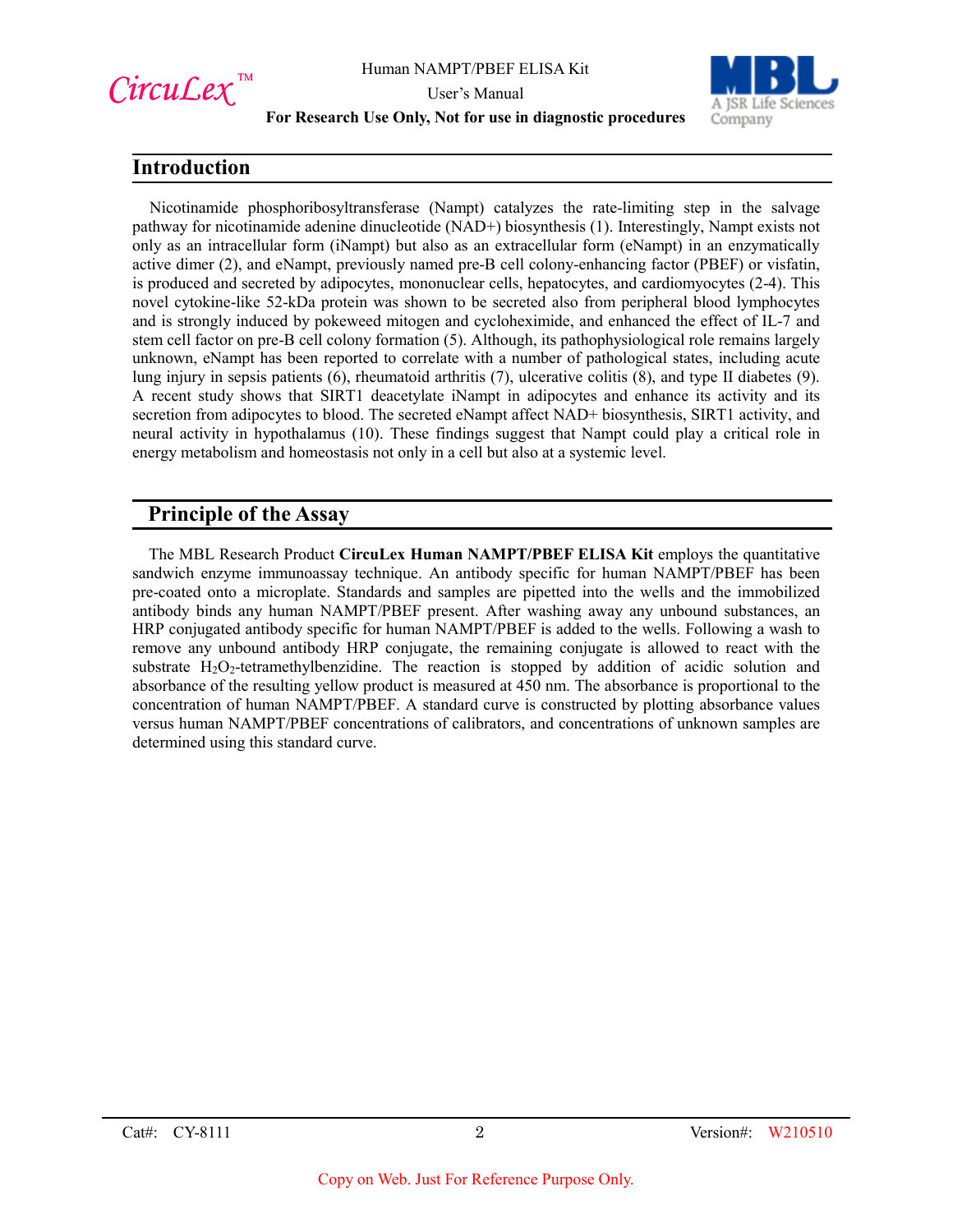CircuLex<sup>™</sup>

User's Manual



**For Research Use Only, Not for use in diagnostic procedures**

## **Summary of Procedure**

Add 100 µL of diluted samples to the wells Incubate for 60 minutes at room temp. Wash the wells Add 100 µL of HRP conjugated anti-human NAMPT/PBEF antibody Incubate for 60 minutes at room temp. Wash the wells Add 100 µL of Substrate Reagent Incubate for 10-20 minutes at room temp. Add 100 µL of Stop Solution Measure absorbance at 450 nm

# **Materials Provided**

All samples and standards should be assayed in duplicate. The following components are supplied and are sufficient for the one 96-well microplate kit.

**Microplate:** One microplate supplied ready to use, with 96 wells (12 strips of 8-wells) in a foil, zip-lock bag with a desiccant pack. Wells are coated with anti-human NAMPT/PBEF antibody as a capture antibody.

**10X Wash Buffer:** One bottle containing 100 mL of 10X buffer containing Tween®-20

**Dilution Buffer:** One bottle containing 50 mL of 1X buffer; use for reconstitution of Human NAMPT Standard and sample dilution. Ready to use.

**Human NAMPT Standard:** One vial containing X\* ng of lyophilized recombinant human NAMPT/PBEF

\***The amount is changed depending on lot. See the real "User's Manual" included in the kit box. 100X HRP conjugated Detection Antibody:** One bottle containing 140 µL of HRP (horseradish peroxidase) conjugated anti-human NAMPT/PBEF antibody.

**Detection Antibody Dilution Buffer:** One bottle containing 12 mL of 1X buffer; use for the dilution of 100X HRP conjugated Detection Antibody.

**Substrate Reagent:** One bottle containing 20 mL of the chromogenic substrate, tetra-methylbenzidine (TMB). Ready to use.

**Stop Solution:** One bottle containing 20 mL of 1 N H<sub>2</sub>SO<sub>4</sub>. Ready to use.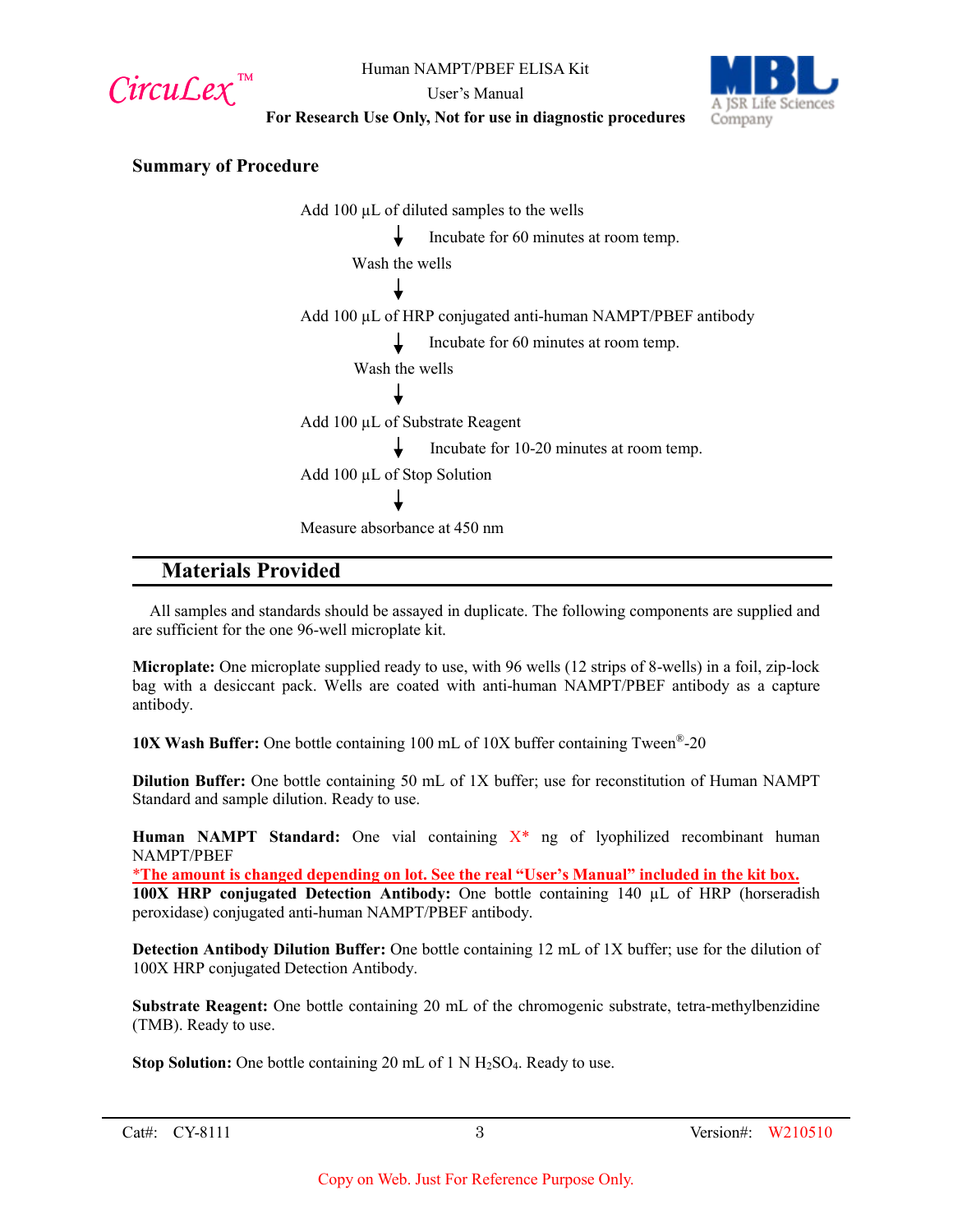

User's Manual



**For Research Use Only, Not for use in diagnostic procedures**

# **Materials Required but not Provided**

- **Pipettors:** 2-20 µL, 20-200 µL and 200-1,000 µL precision pipettors with disposable tips.
- **Precision repeating pipettor**
- **Orbital microplate shaker**
- **Microcentrifuge and tubes** for sample preparation.
- **Vortex mixer**
- **(Optional) Microplate washer:** Manual washing is possible but not preferable.
- **Plate reader** capable of measuring absorbance in 96-well plates at dual wavelengths of 450 nm/540 nm. Dual wavelengths of 450/550 or 450/595 nm can also be used. The plate can also be read at a single wavelength of 450 nm, which will give a somewhat higher reading.
- **(Optional) Software package facilitating data generation and analysis**
- **500 or 1,000 mL graduated cylinder**.
- **Reagent reservoirs**
- **Deionized water of the highest quality**
- **Disposable paper towels**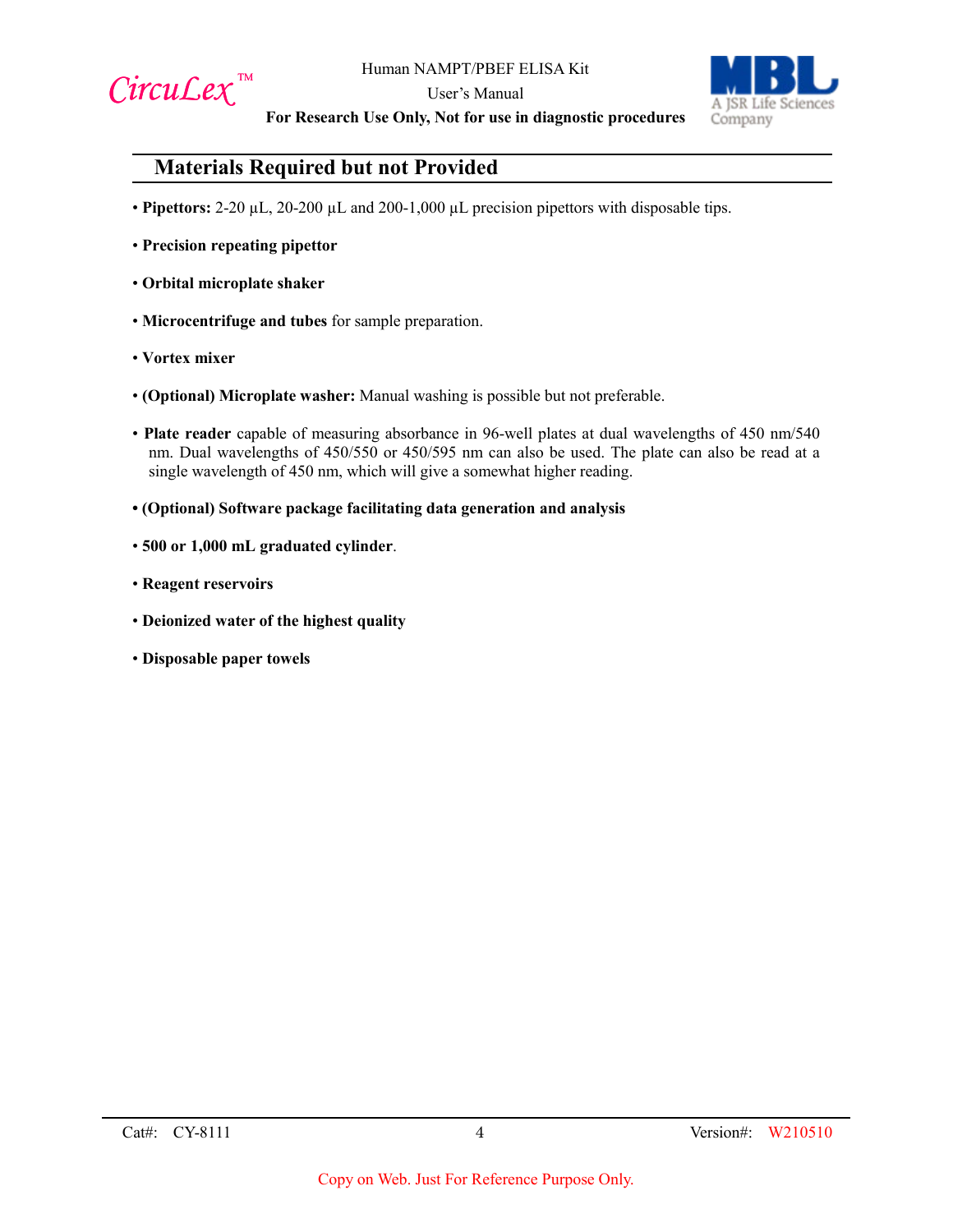

User's Manual



**For Research Use Only, Not for use in diagnostic procedures**

# **Precautions and Recommendations**

- **Although we suggest to conduct experiments as outlined below, the optimal experimental conditions will vary depending on the parameters being investigated, and must be determined by the individual user.**
- Allow all the components to come to room temperature before use.
- All microplate strips that are not immediately required should be returned to the zip-lock pouch, which must be carefully resealed to avoid moisture absorption.
- Do not use kit components beyond the indicated kit expiration date.
- Use only the microtiter wells provided with the kit.
- Rinse all detergent residue from glassware.
- Use deionized water of the highest quality.
- Do not mix reagents from different kits.
- The buffers and reagents in this kit may contain preservatives or other chemicals. Care should be taken to avoid direct contact with these reagents.
- Do not mouth pipette or ingest any of the reagents.
- Do not smoke, eat, or drink when performing the assay or in areas where samples or reagents are handled.
- Dispose of tetra-methylbenzidine (TMB) containing solutions in compliance with local regulations.
- Avoid contact with the acidic Stop Solution and Substrate Solution, which contains hydrogen peroxide.
- Wear gloves and eye protection when handling immunodiagnostic materials and samples of human origin, and these reagents. In case of contact with the Stop Solution and the Substrate Solution, wash skin thoroughly with water and seek medical attention, when necessary.
- **Biological samples may be contaminated with infectious agents. Do not ingest, expose to open wounds or breathe aerosols. Wear protective gloves and dispose of biological samples properly.**
- **CAUTION: Sulfuric Acid is a strong acid. Wear disposable gloves and eye protection when handling Stop Solution**.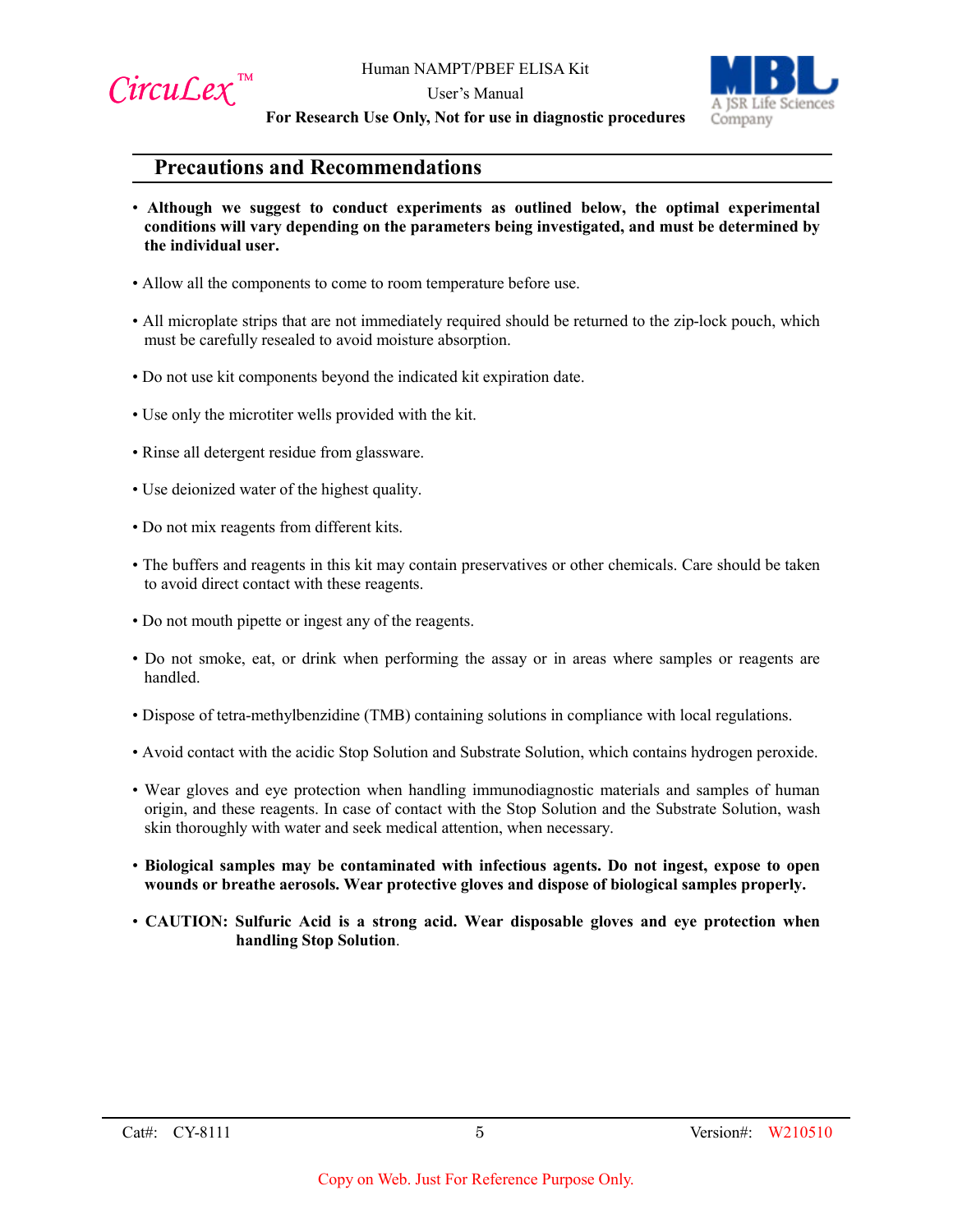CircuLex<sup>™</sup>

User's Manual



**For Research Use Only, Not for use in diagnostic procedures**

# **Sample Collection and Storage**

**Serum:** Use a serum separator tube and allow samples to clot for  $60 \pm 30$  minutes. Centrifuge the samples at 4°C for 10 minutes at 1,000 x *g*. Remove serum and assay immediately or store samples on ice for up to 6 hours before assaying. Aliquots of serum may also be stored below -70°C for extended periods of time. Avoid repeated freeze-thaw cycles.

**Plasma:** Collect plasma using EDTA-2Na as the anticoagulant. If possible, collect the plasma into a mixture of EDTA-2Na and Futhan5 to stabilize the sample against spontaneous *in vitro* complement activation. Immediately centrifuge samples at 4°C for 15 minutes at 1,000 x *g*. Assay immediately or store samples on ice for up to 6 hours before assaying. Aliquots of plasma may also be stored below -70°C for extended periods of time. Avoid repeated freeze-thaw cycles.

**Note:** Heparin and Citrate plasma has not been validated for use in this assay.

**Biological media:** Remove any particulates by centrifugation and assay immediately or aliquot and store samples below -70°C. Avoid repeated freeze-thaw cycles.

**Stool:** The following protocol is provided as an example of suitable methods. All steps of the stool extract should be performed at 4°C.

- 1. Weigh stools and add the extraction buffer (50 mM HEPES-KOH pH7.5, 250 mM NaCl, 0.2% NP-40, 5 mM EDTA, 10% Glycerol) so as to be 1 to 10 mg/mL.
- 2. Suspend the mixtures well using sonication or pipetting.
- 3. Transfer the mixtures to microcentrifuge tubes and centrifuge at 15,000 rpm for 10 minutes at 4°C.
- 4. Collect supernatants to a clean microfuge tube.
- 5. Assay immediately or store the samples on ice for a few hours before assaying. Aliquots of the samples may also be stored below -70°C for extended periods of time. Avoid repeated freeze-thaw cycles.

**Cell lysate:** Several extraction methods can be used for measurement cellular proteins. The following protocol is provided as an example of suitable methods. All steps of cell lysate preparation should be performed at 4°C.

- 1. Harvest and pellet cells by centrifugation using standard methods.
- 2. Resuspend the cell pellet with the cell lysis buffer (25 mM Tris-HCl, pH 7.5, 250 mM NaCl, 0.1 % NP-40, 1 mM EDTA, 0.2 mM PMSF, 1 µg/mL pepstatin, 0.5 µg/mL leupeptin, 0.2 mM DTT).
- 3. Lyse the resuspended cells using either a Dounce homogenizer, sonication, or three cycles of freezing and thawing.
- 4. Transfer extracts to microcentrifuge tubes and centrifuge at 15,000 rpm for 10 minutes at 4°C.
- 5. Aliquot cleared lysate to a clean microfuge tube.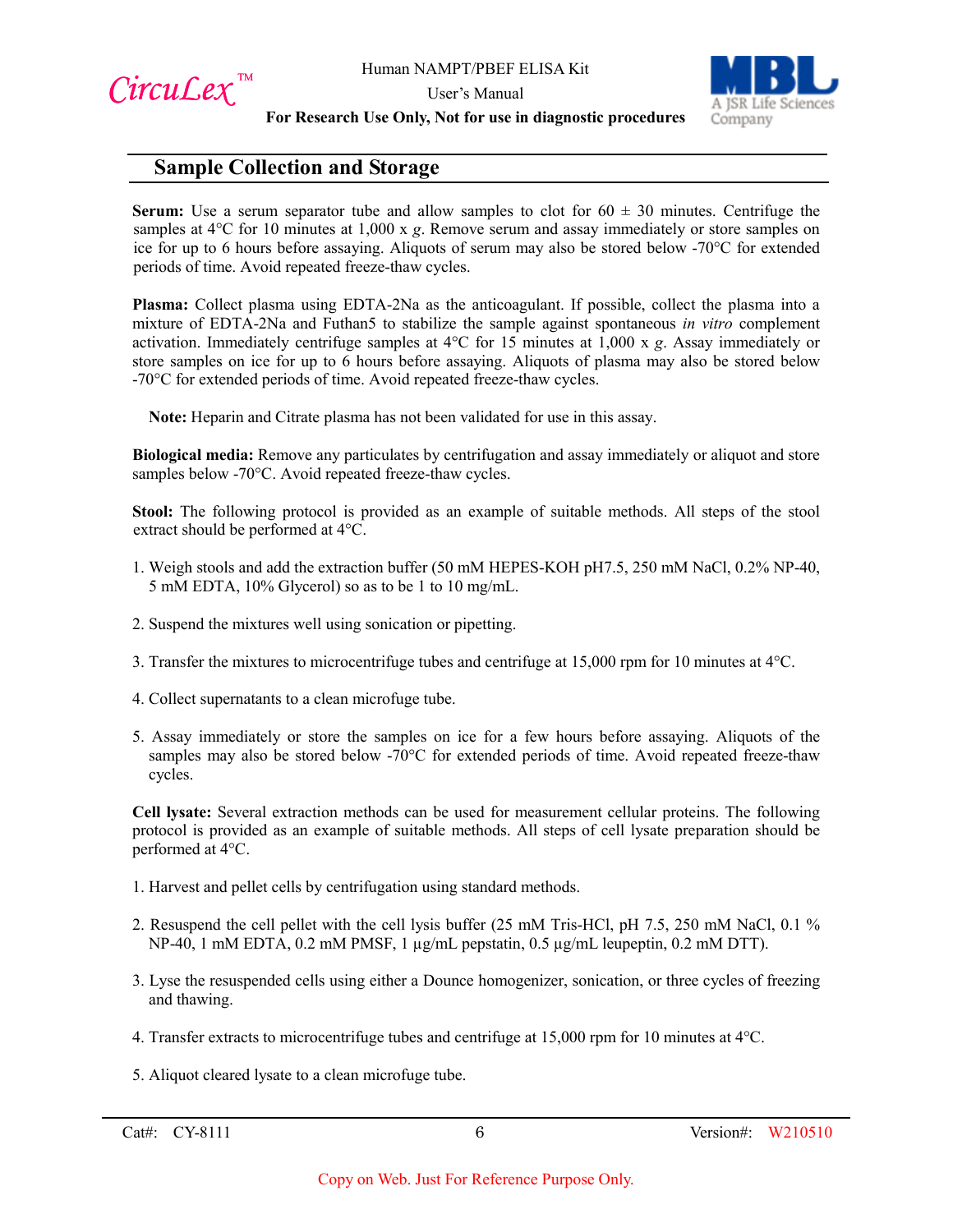

User's Manual



#### **For Research Use Only, Not for use in diagnostic procedures**

- 6. Assay immediately or store the samples on ice for a few hours before assaying. Aliquots of the samples may also be stored below -70°C for extended periods of time. Avoid repeated freeze-thaw cycles.
- **Note-1:** The above procedures are intended only as a guideline. The optimal experimental conditions will vary depending on the parameters being investigated, and must be determined by the individual user.
- **Note-2:** Individual users should determine appropriate conditions when using other types of samples which do not be indicated in this manual.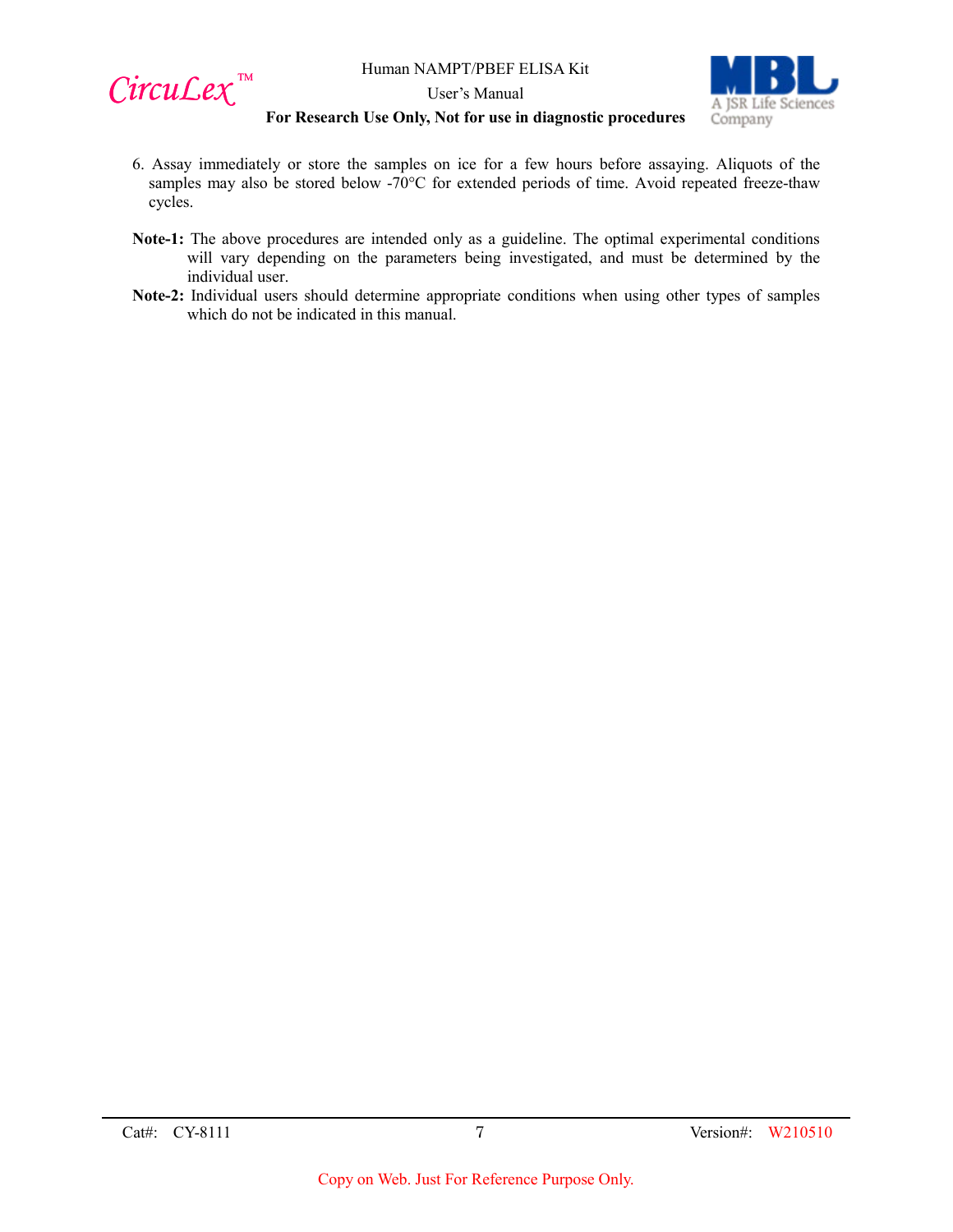

User's Manual



**For Research Use Only, Not for use in diagnostic procedures**

# **Detailed Protocol**

The MBL Research Product **CircuLex Human NAMPT/PBEF ELISA Kit** is provided with removable strips of wells so the assay can be carried out on separate occasions using only the number of strips required for the particular determination. Since experimental conditions may vary, an aliquot of the Human NAMPT Standard within the kit, should be included in each assay as a calibrator. Disposable pipette tips and reagent troughs should be used for all liquid transfers to avoid cross-contamination of reagents or samples.

## **Preparation of Working Solutions**

All reagents need to be brought to room temperature prior to the assay. Assay reagents are supplied ready-to-use, with the exception of **10X Wash Buffer**, **HRP conjugated Detection Antibody** and **Human NAMPT Standard**.

- 1. Prepare a working solution of Wash Buffer by adding **100 mL** of **10X Wash Buffer** to **900 mL** of deionized (distilled) water (**ddH2O**). Mix well. Mix well. Store at 4°C for two weeks or -20°C for long-term storage.
- 2. Prepare working solutions of **HRP conjugated Detection Antibody** by 100-fold diluting the **100X HRP conjugated Detection Antibody** with the **Detection Antibody Dilution Buffer**, *e.g.* 10 µL of **100X HRP conjugated Detection Antibody** + 990 µL of Detection Antibody Dilution Buffer and mix well. Prepare the solutions just before use and discard unused one.
- 3. Reconstitute **Human NAMPT Standard** with X\* **mL** of **Dilution Buffer** by gently mixing. After reconstitution, immediately dispense it in small aliquots (e.g. 100 µL) to plastic micro-centrifuge tubes and store below -70°C to avoid non-specific adsorption to glass surface and multiple freeze-thaw cycles. The concentration of the reconstituted Human NAMPT Standard should be **384 ng/mL**, which is referred to as the **Master Standard** of human NAMPT/PBEF.

\***The amount is changed depending on lot. See the real "User's Manual" included in the kit box.** Prepare Standard Solutions as follows:

Use the **Master Standard** to produce **Std.0 (48 ng/mL)** and make a dilution series (below). Mix each tube thoroughly before the next transfer. **Std.1 (9,600 pg/mL)** serves as the highest standard. The **Dilution Buffer** serves as the zero standard (Blank).

|              | Volume of Standard                    | Dilution Buffer | Concentration       |
|--------------|---------------------------------------|-----------------|---------------------|
| Std.0        | 50 µL of Master Standard (384 ng/mL)  | $350 \mu L$     | $48 \text{ ng/mL}$  |
| Std.1        | $150 \mu L$ of Std.0 (48 ng/mL)       | $600 \mu L$     | $9,600$ pg/mL       |
| Std.2        | 300 μL of Std. 1 (9,600 pg/mL)        | $300 \mu L$     | $4,800$ pg/mL       |
| Std.3        | 300 µL of Std. 2 (4,800 pg/mL)        | $300 \mu L$     | $2,400$ pg/mL       |
| Std.4        | 300 µL of Std. 3 (2,400 pg/mL)        | $300 \mu L$     | $1,200$ pg/mL       |
| Std.5        | 300 μL of Std. 4 (1,200 pg/mL)        | $300 \mu L$     | $600 \text{ pg/mL}$ |
| Std.6        | 300 µL of Std. 5 (600 pg/mL)          | $300 \mu L$     | $300$ pg/mL         |
| Std.7        | 300 µL of Std. $6(300 \text{ pg/mL})$ | $300 \mu L$     | $150$ pg/mL         |
| <b>Blank</b> |                                       | $300 \mu L$     | $0$ pg/mL           |

**Note:** Do not use a Repeating pipette. Change tips for every dilution. Wet tip with Dilution Buffer before dispensing. Discard any unused Standard Solutions after use.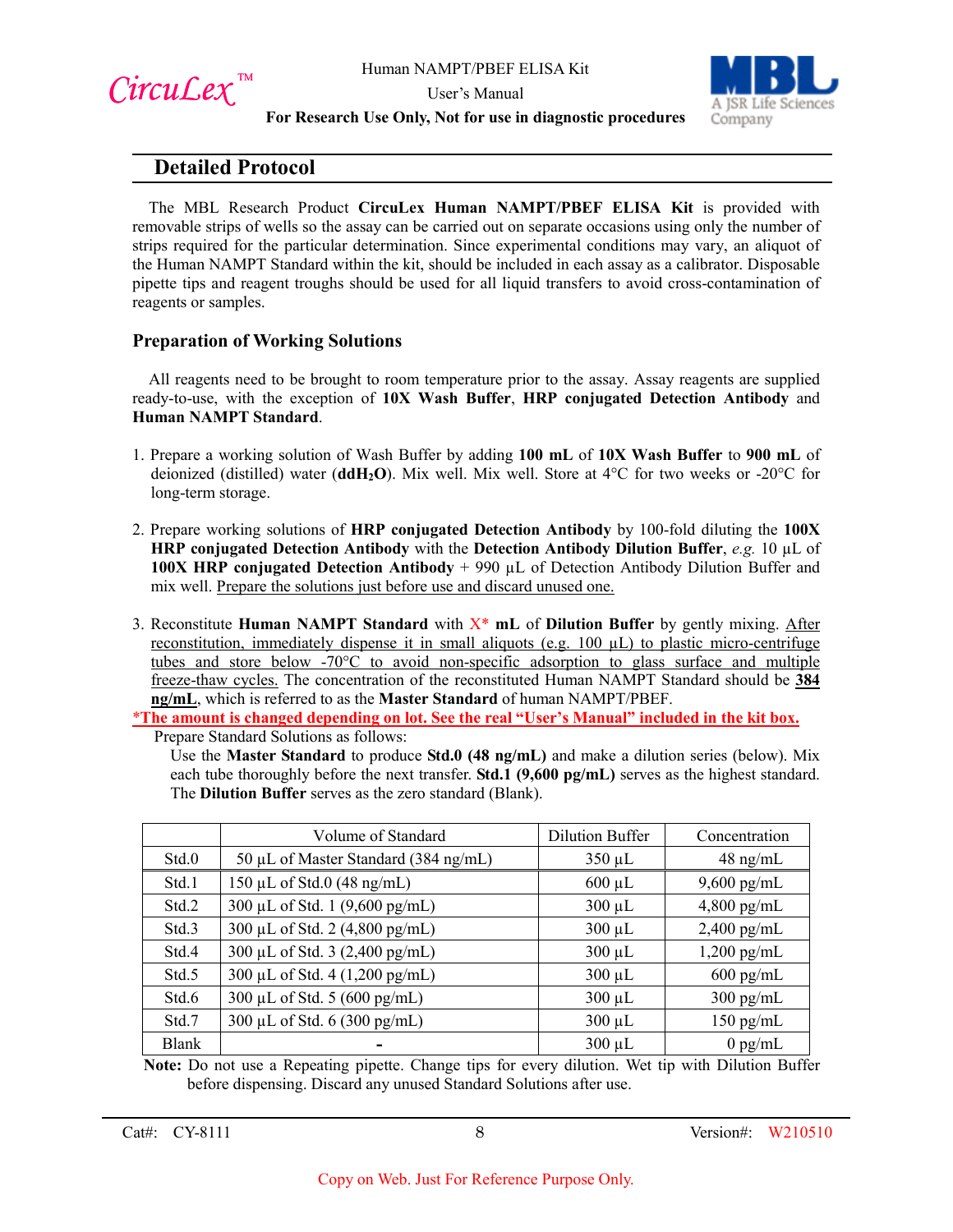

User's Manual



## **For Research Use Only, Not for use in diagnostic procedures**

#### **Sample Preparation**

Dilute samples with **Dilution Buffer**.

- Serum and plasma may require a 20-fold dilution.
- Cell culture supernatants may require a 2- to 4-fold dilution.
- Cell lysate: 10-30 µg total protein/mL
- Stool: 40-60 µg /mL
- Other biological media require appropriate dilutions.
	- *e.g.* Milk: 20-fold dilution, Urine: 5- to 10-fold dilution, Tear: 10- to 20-fold dilution, Saliva: 20-fold dilution

**Note: Do Not Use stored samples of saliva.**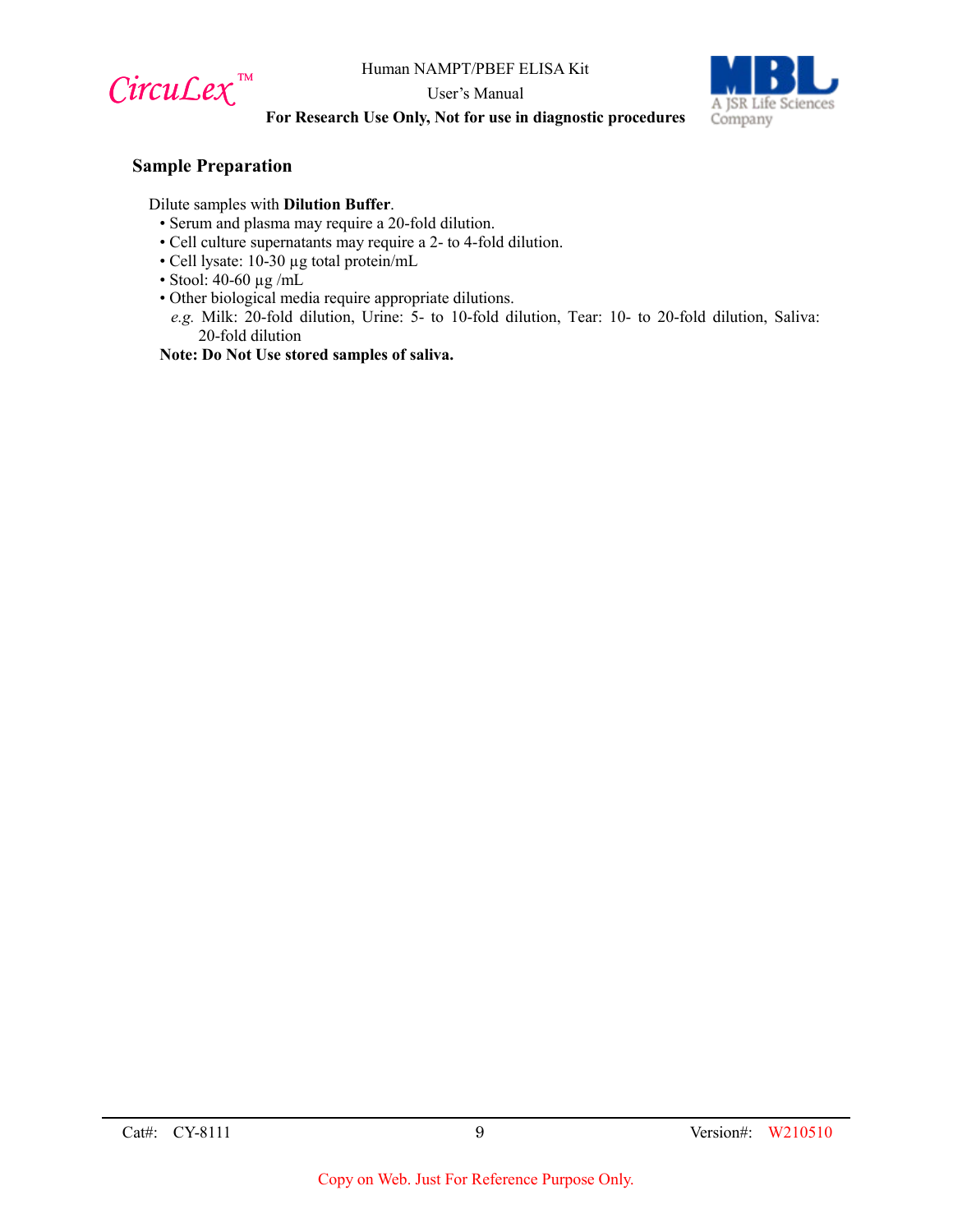

User's Manual



#### **For Research Use Only, Not for use in diagnostic procedures**

## **Assay Procedure**

- 1. Remove the appropriate number of microtiter wells from the foil pouch and place them into the well holder. Return any unused wells to the foil pouch, refold, seal with tape and store at 4°C.
- 2. Dilute samples with **Dilution Buffer**. (See "Sample Preparation" above.)
- 3. Pipette **100 µL** of **Standard Solutions (Std1-Std7, Blank)** and **diluted samples** in duplicates, into the appropriate wells.
- 4. Incubate the plate **at room temperature (ca.25°C) for 60 minutes**, shaking at ca. 300 rpm on an orbital microplate shaker.
- 5. Wash 4-times by filling each well with Wash Buffer  $(350 \mu L)$  using a squirt bottle, multi-channel pipette, manifold dispenser or microplate washer.
- 6. Add **100 µL** of **HRP conjugated Detection Antibody** into each well.
- 7. Incubate the plate **at room temperature (ca.25°C) for 60 minutes**, shaking at ca. 300 rpm on an orbital microplate shaker.
- 8. Wash 4-times by filling each well with Wash Buffer  $(350 \mu L)$  using a squirt bottle, multi-channel pipette, manifold dispenser or microplate washer.
- 9. Add **100 µL** of **Substrate Reagent**. Avoid exposing the microtiter plate to direct sunlight. Covering the plate with e.g. aluminum foil is recommended. Return Substrate Reagent to  $4^{\circ}C$  immediately after the necessary volume is removed
- 10. Incubate the plate **at room temperature (ca. 25°C) for 10-20 minutes**, shaking at ca. 300 rpm on an orbital microplate shaker. The incubation time may be extended up to 30 minutes if the reaction temperature is below than 20°C.
- 11. Add **100 µL** of **Stop Solution** to each well in the same order as the previously added Substrate Reagent.
- 12. Measure absorbance in each well using a spectrophotometric microplate reader at dual wavelengths of 450/540 nm. Dual wavelengths of 450/550 or 450/595 nm can also be used. Read the microplate at 450 nm if only a single wavelength can be used. Wells must be read within 30 minutes of adding the Stop Solution.
	- **Note-1:** Complete removal of liquid at each step is essential to good performance. After the last wash, remove any remaining Wash Buffer by aspiration or decantation. Invert the plate and blot it against clean paper towels.
	- **Note-2:** Reliable standard curves are obtained when either O.D. values do not exceed 0.25 units for the blank (zero concentration), or 2.5 units for the highest standard concentration.
	- **Note-3**: If the microplate reader is not capable of reading absorbance greater than the absorbance of the highest standard, perform a second reading at 405 nm. A new standard curve, constructed using the values measured at 405 nm, is used to determine human NAMPT/PBEF concentration of off-scale samples. The readings at 405 nm should not replace the on-scale readings at 450 nm.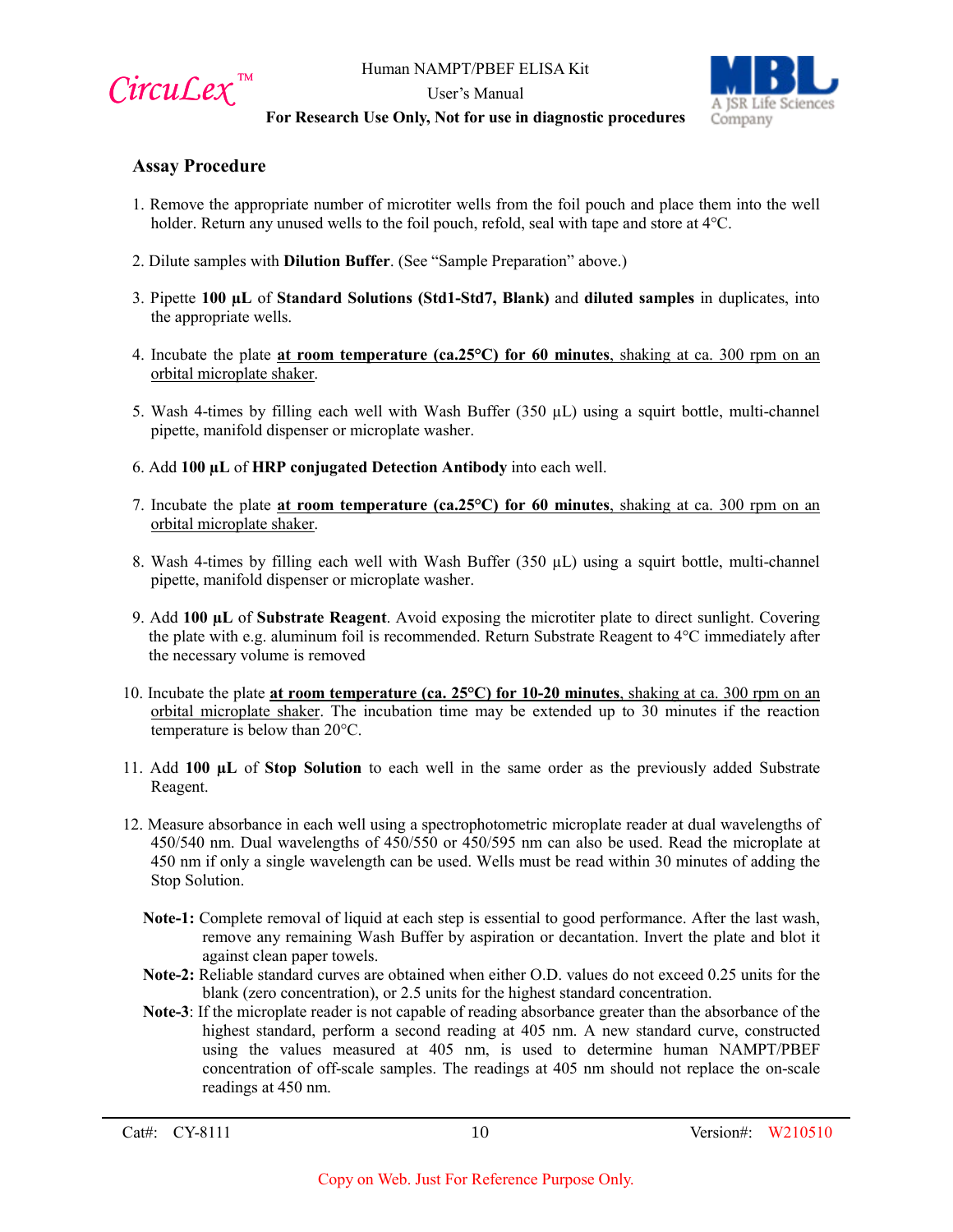

User's Manual



#### **For Research Use Only, Not for use in diagnostic procedures**

# **Calculations**

Average the duplicate readings for each standard, control and sample, and subtract the optical density of the average zero standard. Plot the optical density versus the concentration of standards and draw the best curve. Most microtiter plate readers perform automatic calculations of analyte concentration. The standard curve fits best to a sigmoidal four-parameter logistic equation. The results of unknown samples can be calculated with any computer program having a four-parameter logistic function.

A standard curve is also to be constructed by plotting the absorbance (Y) versus log of the known concentration (X) of standards, using a cubic function. Alternatively, the logit log function can be used to linearize the standard curve (i.e. logit of optical density (Y) is plotted versus log of the known concentration (X) of standards). To determine the concentration of each sample, first find the optical density on the y-axis and extend a horizontal line to the standard curve. At the point of intersection, extend a vertical line to the x-axis and read the corresponding concentration.

If the samples have been diluted, the concentration read from the standard curve must be multiplied by the dilution factor.

# **Measurement Range**

The measurement range is 150 pg/mL to 9,600 pg/mL. Any sample reading higher than the highest standard should be diluted with Dilution Buffer in higher dilution and re-assayed. Dilution factors need to be taken into consideration in calculating the human NAMPT/PBEF concentration.

## **Troubleshooting**

- 1. All samples and controls should be assayed in duplicate, using the protocol described in the **Detailed Protocol**. Incubation times or temperatures significantly different from those specified may give erroneous results.
- 2. Poor duplicates, accompanied by elevated values for wells containing no sample, indicate insufficient washing. If all instructions in the **Detailed Protocol** were followed accurately, such results indicate a need for washer maintenance.
- 3. Overall low signal may indicate that desiccation of the plate has occurred between the final wash and addition of Substrate Reagent. Do not allow the plate to dry out. Add Substrate Reagent immediately after wash.

## **Reagent Stability**

All of the reagents included in the MBL Research Product **CircuLex Human NAMPT/PBEF ELISA Kit** have been tested for stability. Reagents should not be used beyond the stated expiration date.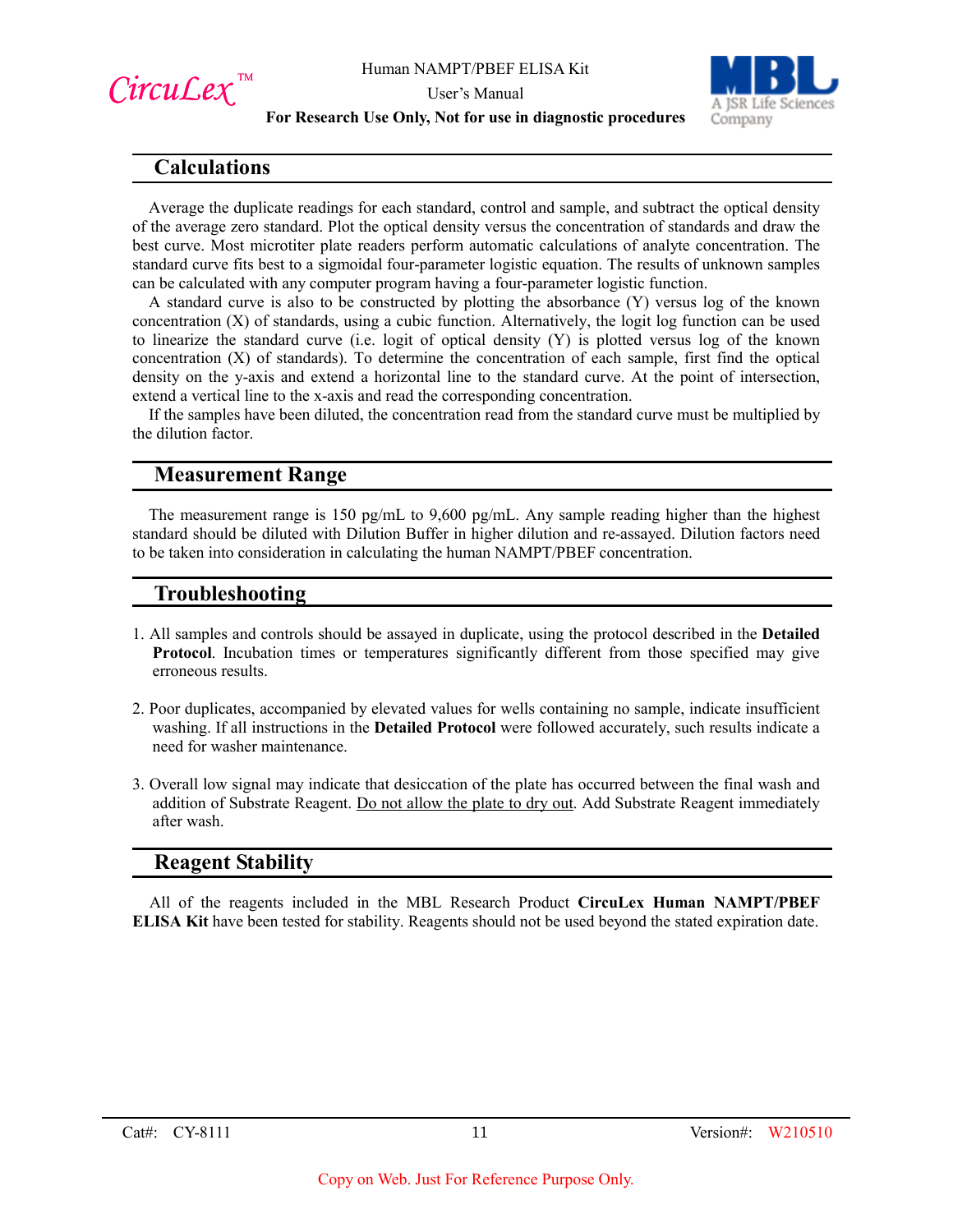CircuLex<sup>™</sup>

User's Manual



**For Research Use Only, Not for use in diagnostic procedures**

# **Assay Characteristics**

#### **1. Sensitivity**

The limit of detection (defined as such a concentration of human NAMPT/PBEF giving absorbance higher than mean absorbance of blank\* plus three standard deviations of the absorbance of blank: A blank + 3SD blank) is better than 60 pg/ml of sample.

\* Dilution Buffer was pipetted into blank wells.

Typical standard curve

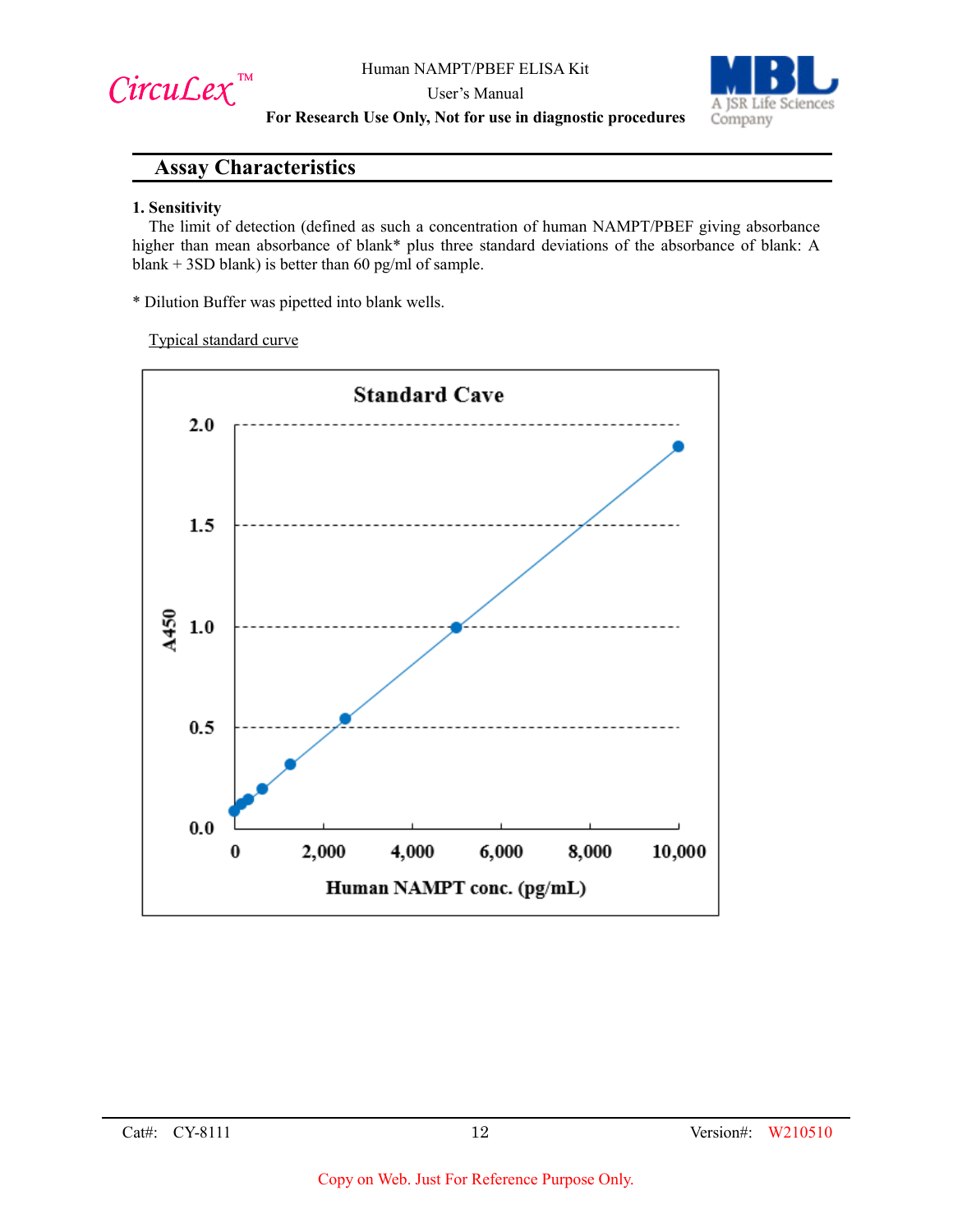

User's Manual



\*Sample: Serum

#### **For Research Use Only, Not for use in diagnostic procedures**

#### **2. Precision**

Intra-assay Precision (Precision within an assay)

Four samples\* of known concentration were tested eight times on one plate to assess intra-assay precision.

• Intra-assay (Within-Run, n=8) CV=2.1-9.6 %

**Human NAMPT conc. (ng/mL)** Sample 1 Sample 2 Sample 3 Sample 4 25.1  $\mathbf{1}$ 36.1 5.6  $2.8$ 2 23.8 33.8 5.4 2.9 3 23.8 32.7 5.6 2.5 4 24.7 34.8 5.2 2.7 5 24.1 33.3 5.8 2.3 2.3 6 23.9 33.9 4.8 7 24.0 35.2 5.4  $2.8$ 8 23.6 37.2 5.4  $2.8$ 37.2  $2.9$ MAX. 25.1 5.8 MIN. 23.6 32.7 4.8 2.3 **MEAN** 24.2 34.6 5.4 2.6 S.D. 0.52 1.50 0.25  $0.28$ C.V. 2.1% 4.3% 5.2%  $9.6%$ 

Inter-assay Precision (Precision between assays)

Four samples\* of known concentration were tested in four separate assays to assess inter-assay precision.

• Inter-assay (Run-to-Run, n=4) CV=5.0-8.1 %

\*Sample: Serum **Human NAMPT conc. (ng/mL)**Sample 2 Sample 3 Sample 4 Sample 1  $\mathbf{1}$ 10.4 4.0 20.3 32.3  $\overline{2}$ 20.4 30.4  $10.3$ 4.4 22.2 3 33.7 11.6 4.6 4 22.2 34.7 11.6  $3.9$ MAX. 22.2 34.7 11.6 4.6 MIN. 30.4 10.3 3.9 20.3 **MEAN** 21.3 32.8 11.0  $4.2$ S.D.  $1.07$ 1.88  $0.71$ 0.34 C.V. 5.0% 5.8%  $6.4%$ 8.1%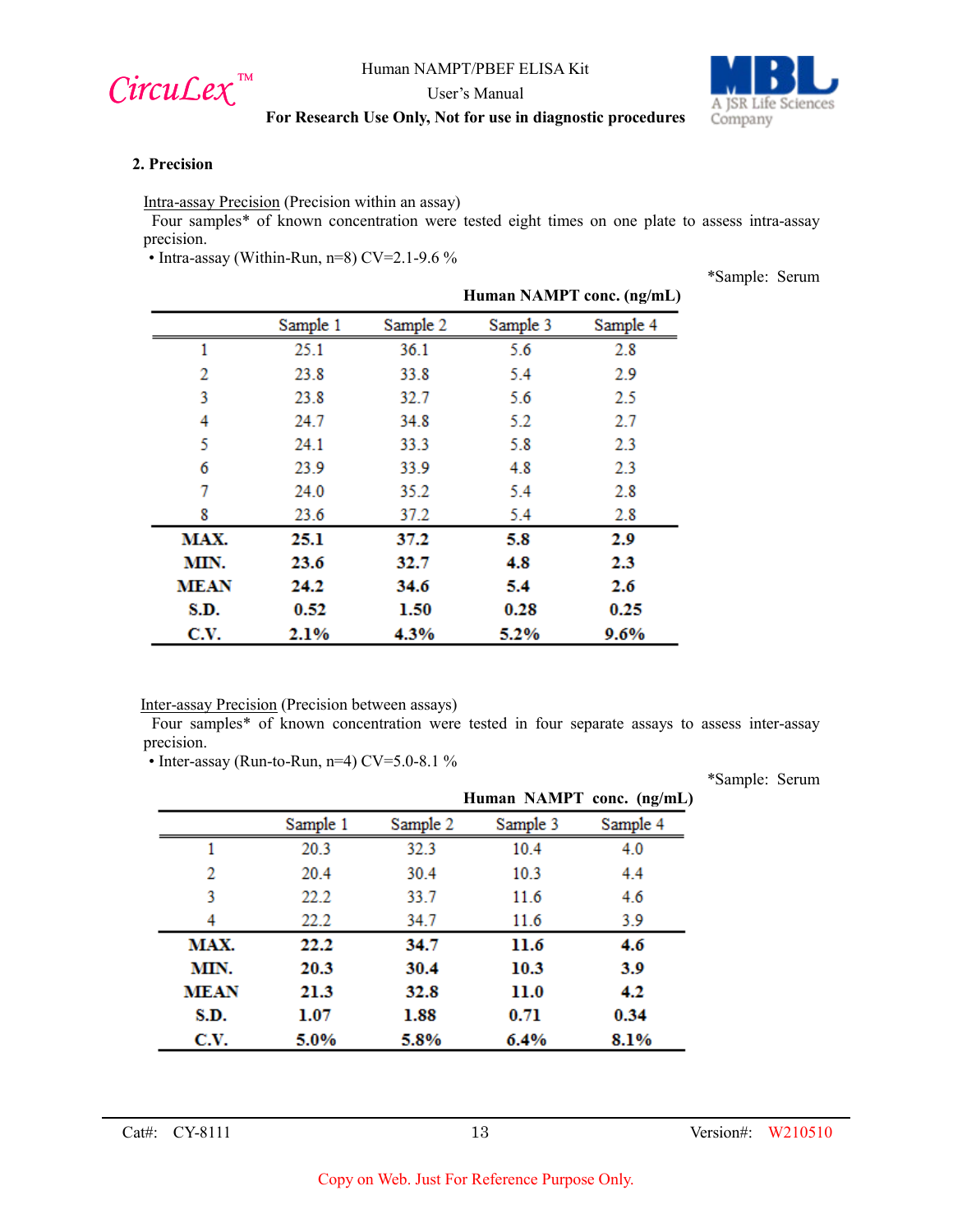

User's Manual



#### **For Research Use Only, Not for use in diagnostic procedures**

#### **3. Linearity**

Four samples\* were diluted with Dilution Buffer and assayed after dilution. The neat samples were set to 1.0.



#### **4. Spiking Recover**

Serum samples were spiked with different amounts of human NAMPT/PBEF and assayed. The recovery of human NAMPT/PBEF spiked to levels throughout the range of the assay was evaluated.

Sample Average % Recovery Range Serum samples (n=4) 109, 87, 95, 116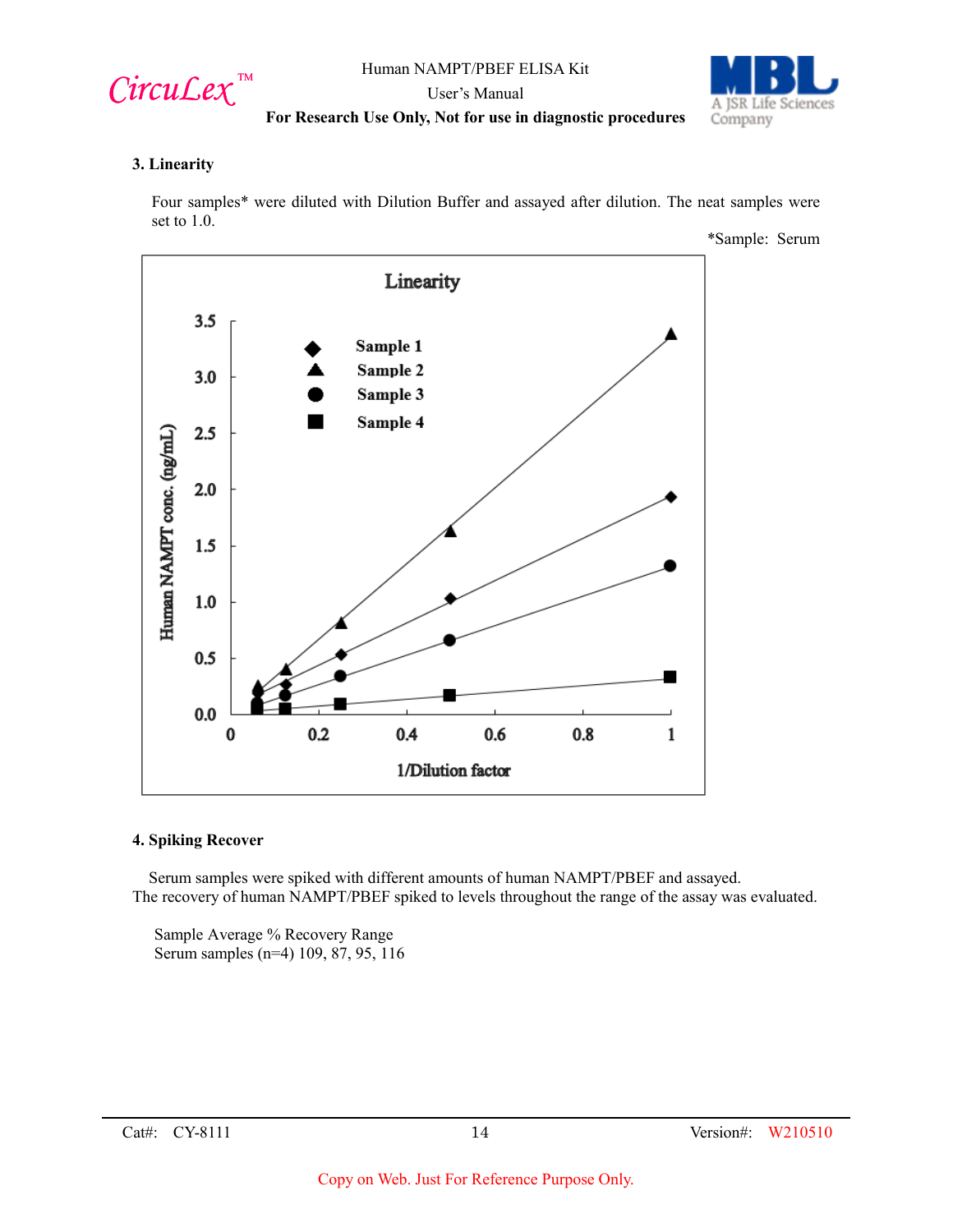

A JSR Life Sciences Company

## User's Manual **For Research Use Only, Not for use in diagnostic procedures**

# **Example of Test Results**







Cat#: CY-8111 15 Version#: W210510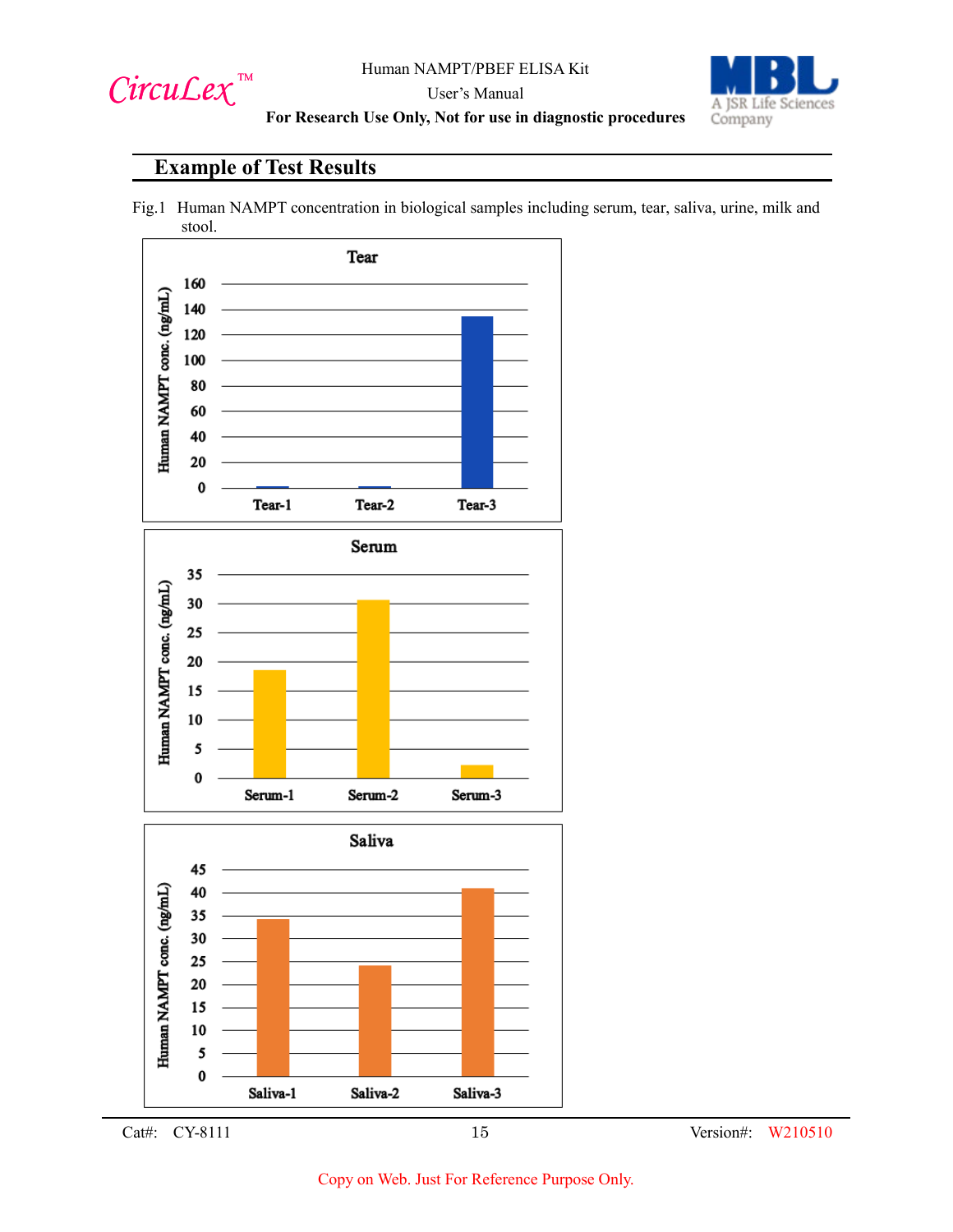



# User's Manual







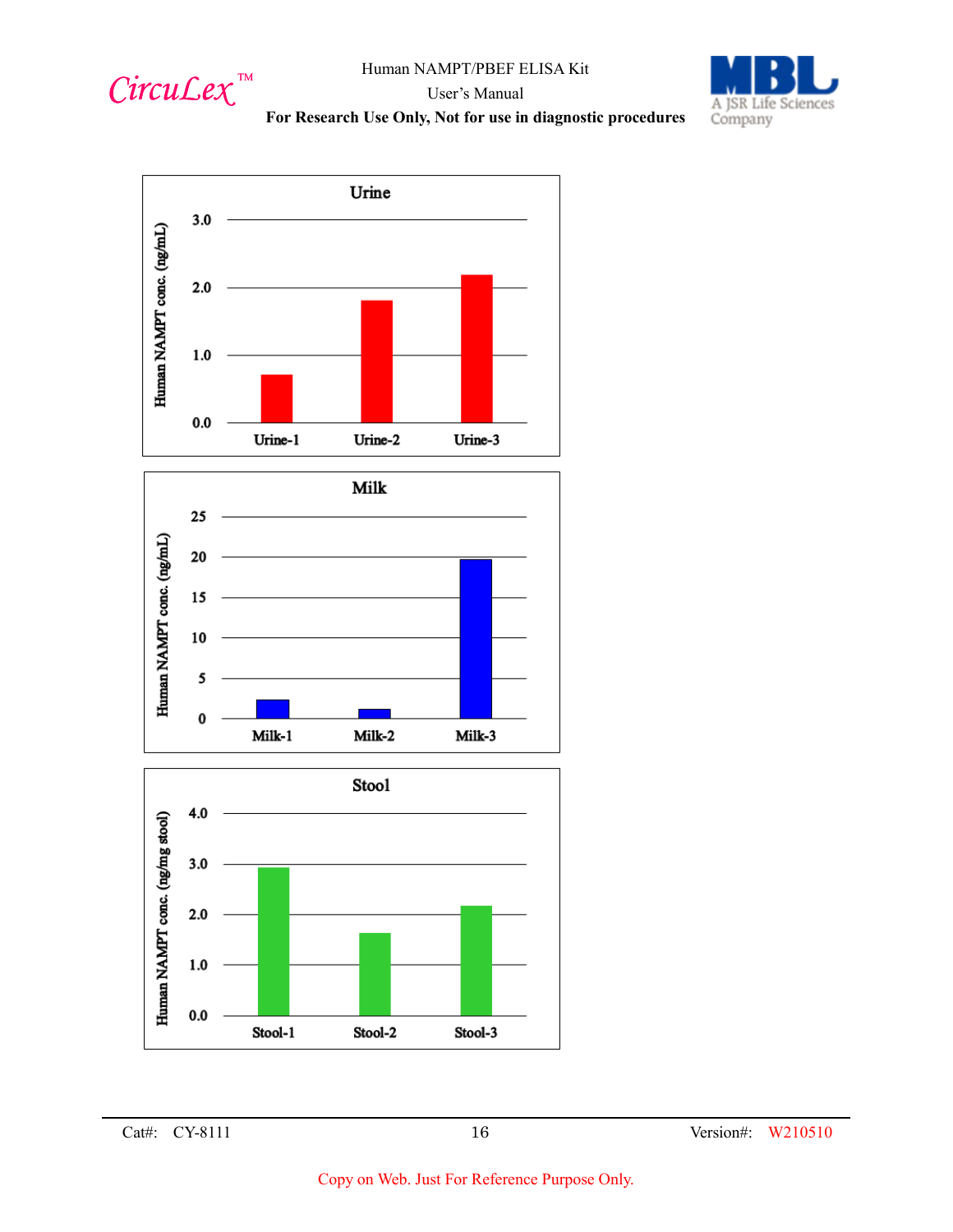



User's Manual

**For Research Use Only, Not for use in diagnostic procedures**





Fig.3 Human NAMPT concentration in cell lysates